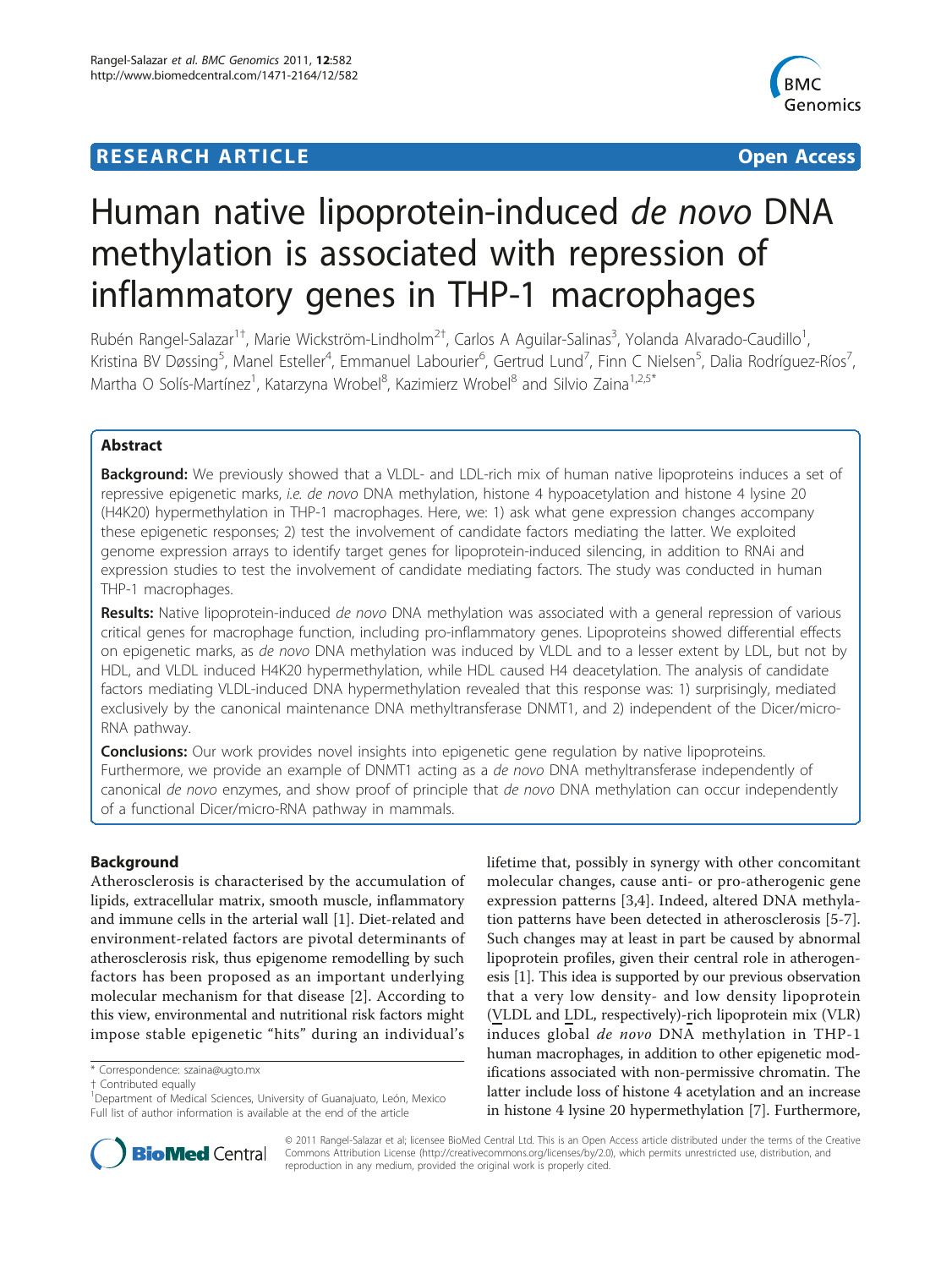work by other groups showed that oxidised LDL (oxLDL) modulates promoter methylation of the estrogen receptor alpha and matrix metallopeptidase-2 and -9 genes in vascular smooth muscle cells [\[8,9\]](#page-10-0).

The present work analysed the effects of lipoproteininduced de novo DNA methylation on gene expression in THP-1 macrophages. Furthermore, it tested the involvement of individual DNA methyltransferase enzymes and known DNA methylation-mediating pathways. Our findings are discussed in the context of the current knowledge on the role of native lipoproteins in epigenetic gene regulation and inflammation.

## Methods

#### Cell culture, lipoprotein isolation

THP-1 monocytes were differentiated to macrophages as previously described [[7\]](#page-10-0). For Oil Red O staining and intracellular lipid determination, macrophages were processed as described [[7](#page-10-0)]. Human VLDL, LDL and high-density lipoprotein (HDL) were isolated and mixed to create the VLR mix (concentrations in μg protein/ml: 68 VLDL, 32.1 LDL, 91.1 HDL) that was used to stimulate THP-1 macrophages in serum-free conditions for 24 h as previously described [[7\]](#page-10-0). The rationale for VLR composition is outlined in [\[7](#page-10-0)] and in brief is the following: 1) relative lipoprotein proportions reproduce a hyperlipidaemic profile similar to the one observed in APOE-null mice and in diabetic patients; 2) final absolute lipoprotein concentrations are  $\sim$ 10-fold lower than hyperlipidaemic levels to avoid cell toxicity; 3) triglyceride-rich lipoprotein levels in VLR were sufficient to induce intracellular lipid (Oil Red Ostained) droplets in our conditions (not shown) and increased intracellular triglyceride levels (additional file [1](#page-10-0): Figure S1), suggesting that THP-1 macrophages exposed to VLR represented a model of lipid-loaded counterparts observed in hyperlipidaemic atherosclerosis [\[1\]](#page-10-0). Each lipoprotein preparation represented a pool of a variable number of donors with unspecified lipidaemic status, obtained either in Malmö, Sweden (4 independent preparations) or Mexico City, Mexico (3 independent preparations), as specified in the Results section for each experiment. Lipoprotein preparations were stored at -80°C for less than 6 months and used within 3 days of thawing.

#### Genome expression arrays

Affymetrix GeneChip Human Genome U133 Plus 2.0 Arrays were hybridized with labelled total RNA extracted by using the RNeasy system (Qiagen), scanned with an Affymetrix GeneChip Scanner 3000 according to standard protocols at the microarray facility, Rigshospitalet, Copenhagen, Denmark. RNA integrity was checked by agarose electrophoresis at the source laboratory and again at the microarray facility. The dChip software (build April 15, 2005) was used for normalization and modelling using the PM-only model. Array data were deposited in the GEO database [\(http://www.ncbi.nlm.nih.gov/geo/](http://www.ncbi.nlm.nih.gov/geo/)) with accession numbers GSE9101 and GSM230349-GSM230360. For pathway analysis, the BioCarta ([http://www.biocarta.](http://www.biocarta.com) [com](http://www.biocarta.com)) and Reactome [\(http://www.reactome.org](http://www.reactome.org)) databases were searched with the modeled-based gene set analysis (MGSA) that analyzes all categories at once by embedding them in a Bayesian network in which gene response is modelled as a function of the activation of the categories [[10,11\]](#page-10-0). Probabilistic inference is used to identify the active categories. Pathways were selected if identified by both databases and with  $p < 0.05$ .

#### Gene expression

For quantitative RT-PCR, one-tenth of cDNA obtained from 1 μg total RNA was amplified by using the LightCycler Fast Start DNA MasterPLUS SYBR green I system (Roche) according to manufacturer's instructions in a LightCycler 1.5 (Roche). Primer sequences were obtained with qPrimerDepot ([http://primerdepot.nci.nih.gov\)](http://primerdepot.nci.nih.gov). Relative expression levels were calculated by subtracting the average GAPDH CP from the CP of the target gene obtained from the same cDNA and applying the formula  $2^{-\Delta CP}$ . CP values were calculated by the LightCycler 1.5 software. All samples were in triplicate. The primers used are listed in additional file [2](#page-10-0): Table S1. DNMT1 and -2 expression was analysed by RT-PCR with the following oligonucleotides: 5'-AAGTAGAAGCGGTTGGGGCCG-3' and 5'-GGCAGGCCCAATGAGACTGAC-3' (DNMT1); 5'-ATGGAGCCCCTGCGGGTGCTG-3' and 5'-GTGAAT GGCTGGCAGGGAGGG-3' (DNMT2). GAPDH cDNA was used as loading control by using commercial oligonucleotides (Clontech, Mountain View, CA). Immunoblotting was performed using the antibody Abcam no. ab14601 (Dicer) and the following Santa Cruz Biotechnology products: sc-271729 (DNMT1), sc-365001 (DNMT2), sc-20703 (DNMT3A), sc-20704 (DNMT3B), sc-20705 (DNMT3L), sc-7210 ( $\alpha$ -actin). Positive controls were ES-2 cell lysate (Santa Cruz Biotechnology) for DNMT3L and human Ficoll gradient-purified peripheral blood mononuclear cells for other DNMTs and Dicer. ELISA kits were used to detect IL-6 (R&D Systems, Abingdon, UK, cat. D6050) and IL-23 p19 (eBioscience, San Diego, CA, cat. 88-7234) in cell supernatants according to manufacturer's instructions.

## Global DNA methylation and histone posttranslational modifications

Global DNA methylation, histone acetylation and methylation levels were measured as described [[7,12\]](#page-10-0).

#### Gene-specific DNA methylation

For analysis of bisulfite-treated DNA, 1 μg DNA was modified with the EZ DNA Methylation-Gold™ system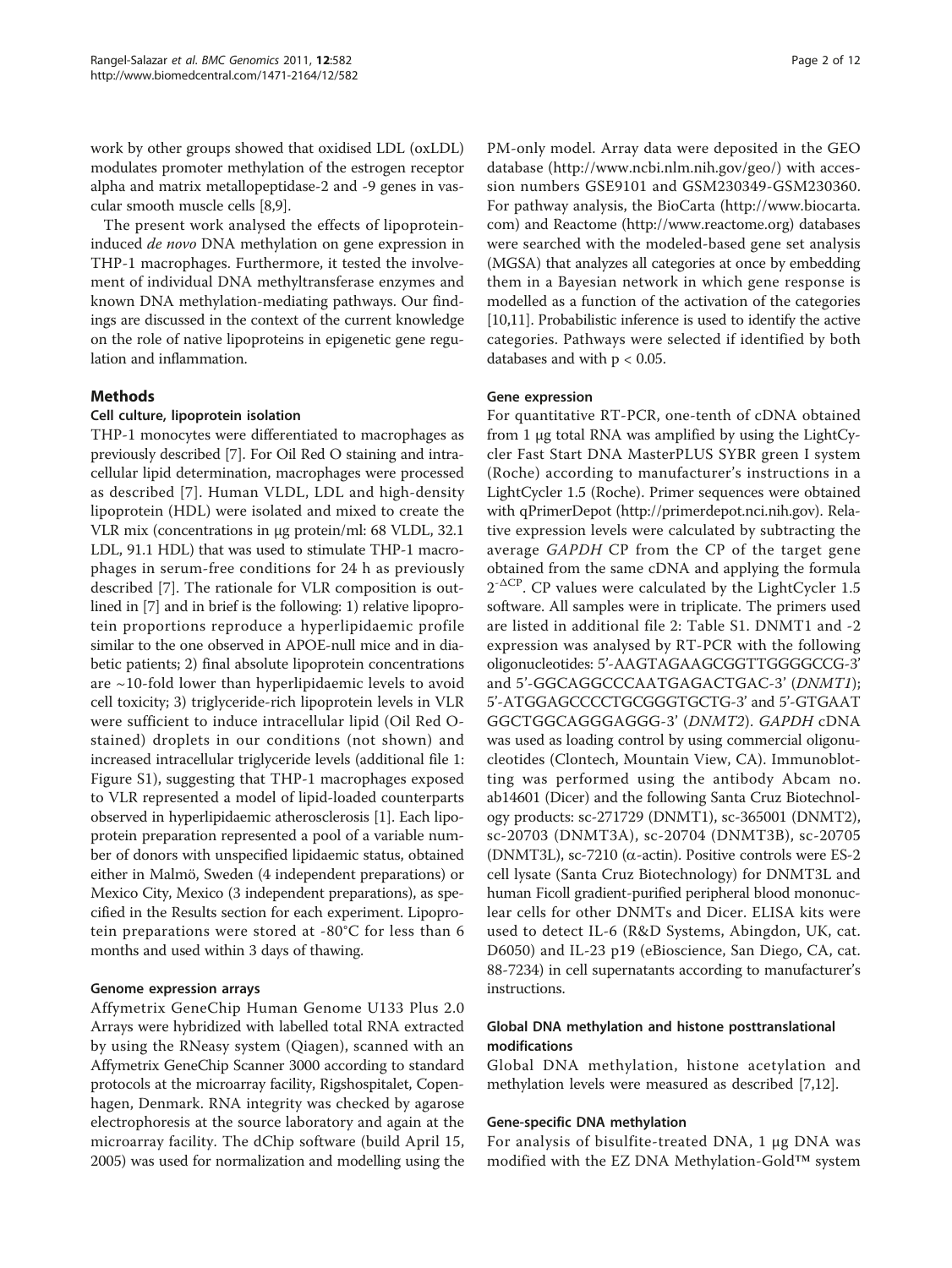(Zymo Research) according to manufacturer's instructions. One-tenth of modified DNA was amplified with gene-specific primers listed in additional file [2](#page-10-0): Table S1. PCR products were either subjected to melting analysis using LightCycler Fast Start DNA MasterPLUS SYBR green I in a Light Cycler 1.5 machine (Roche) [\[13\]](#page-10-0) or sequenced (minimum 10 clones per studied sequence). For combined bisulfite restriction analysis (COBRA), bisulfite-modified DNA was digested with 1U TaqI or BstUI/μg initial DNA and amplified with gene-specific primers in the same Light Cycler system. For relative quantification, the average mock sample CP was subtracted from the CP of enzyme-treated triplicate samples and the formula  $2^{-\Delta CP}$  was used. CP values were calculated by the LightCycler 1.5 software. All samples were in triplicate.

## Proteomics

For two-dimensional electrophoresis of nuclear proteins, nuclei were purified essentially as described in Schreiber et al. [[14\]](#page-10-0). Protein electrophoresis was performed according to standard protocols with first dimension separation performed in a pH3-10 range. Spots were counted in silverstained gels by using an UMAX scanner and the Image-Master™ 2D Platinum software (Amersham Biosciences, Little Chalfont, UK) after correcting for background according to manufacturer's instructions. For kinomics studies, an immunoblot-based Kinetworks™ Phospho Site Screen (KPSS-4.1, Kinexus, Vancouver, Canada) was employed. The manufacturer performed blotting, immunodetection and data normalisation.

#### DNMT knockdown

At 48 h of differentiation, cells were transfected with 20 μM siRNA or carrier (controls) and siPORT Amine (both from Ambion) according to manufacturer's instructions for a 6-well plate format, in serum-free medium for 24 h, followed by a change to complete medium. At the end of differentiation, cells were stimulated with VLDL for 24 h and collected by gentle scraping. Total siRNA incubation thus amounted to 72 h. To validate our transfection protocol, we performed pilot experiments with a FAMlabelled siRNA (Ambion ID no. AM4622). Two DNMT1 specific (Ambion ID no. 110915 and 110917, respectively) and one DNMT2-specific (Ambion ID no. 111450) predesigned siRNAs were used. Cell viability was measured by trypan blue staining.

#### Micro-RNA (miRNA) array

Total RNA was isolated and fractionated using methods optimized for small RNA recovery and the resulting miRNA fraction labelled and hybridized onto two colour microarrays as described [\[15](#page-10-0)].

## Results

## Down-regulation of gene expression in VLR-stimulated cells

Our previous data showed that VLR causes global DNA hypermethylation [\[7](#page-10-0)]. VLR-induced de novo DNA methylation might target a combination of gene promoters and gene body sequences, presumably causing mainly transcriptional repression in the former case and sustained or enhanced transcription in the latter [[16,17\]](#page-10-0). Reasoning that a general transcriptional repression should be observed if promoters are a major target of VLR-induced de novo DNA methylation, we conducted a genome expression array analysis (Affymetrix GeneChip Human Genome U133 Plus 2.0 array) to compare control and VLR-stimulated cells. In this and all experiments indicated below, stimulations were carried out for 24 h. Three independent lipoprotein preparations obtained in Sweden were analysed, each in triplicate. Counting triplicate controls, the experiment amounted to 12 individual arrays. Clustering analysis of all genes showed an excess of down-regulated transcripts compared to up-regulated ones in VLR-stimulated cells, and consistence across lipoprotein preparations (Figure [1A\)](#page-3-0). All subsequent gene expression analyses presented here were conducted on transcripts showing a > 3 fold change in expression with a  $P < 0.001$  (ANOVA test) in all three lipoprotein preparations compared to controls. Genes that were down-regulated by VLR were 3.2-fold more abundant than up-regulated ones (70 vs. 22, respectively) (additional file [3:](#page-10-0) Table S2). The sum of differences in RNA expression between VLR-stimulated and control cells averaged for the three lipoprotein preparations was 47,335.8 and 8,435.1 for down- and up-regulated genes, respectively, representing a 5.6-fold excess of transcripts down-regulated by VLR compared to up-regulated ones.

Interestingly, a serendipitous finding suggested that corresponding effects were detectable at the proteome level. As part of a parallel project assessing the impact of VLR on nuclear protein expression, we performed two-dimensional electrophoresis of nuclear proteins in two independent experiments using one lipoprotein preparation obtained in Sweden and independent from the ones used for expression arrays. The results revealed a 24-44% reduction in total spot count in VLR-treated compared to control cells (1,723 vs. 2,258 and 1,339 vs. 2,409 spots in the two experiments; data not shown). These observations, although limited to an incomplete sample of the whole genome, are consistent with the idea that a global decrease in gene expression is expected to result in a decrease in translation.

## Identity and independent validation of genes downregulated by VLR

Pro-inflammatory genes (IL1B, IL6, IL7R, IL23A), genes participating in inflammatory responses (IRAK2, PTX3,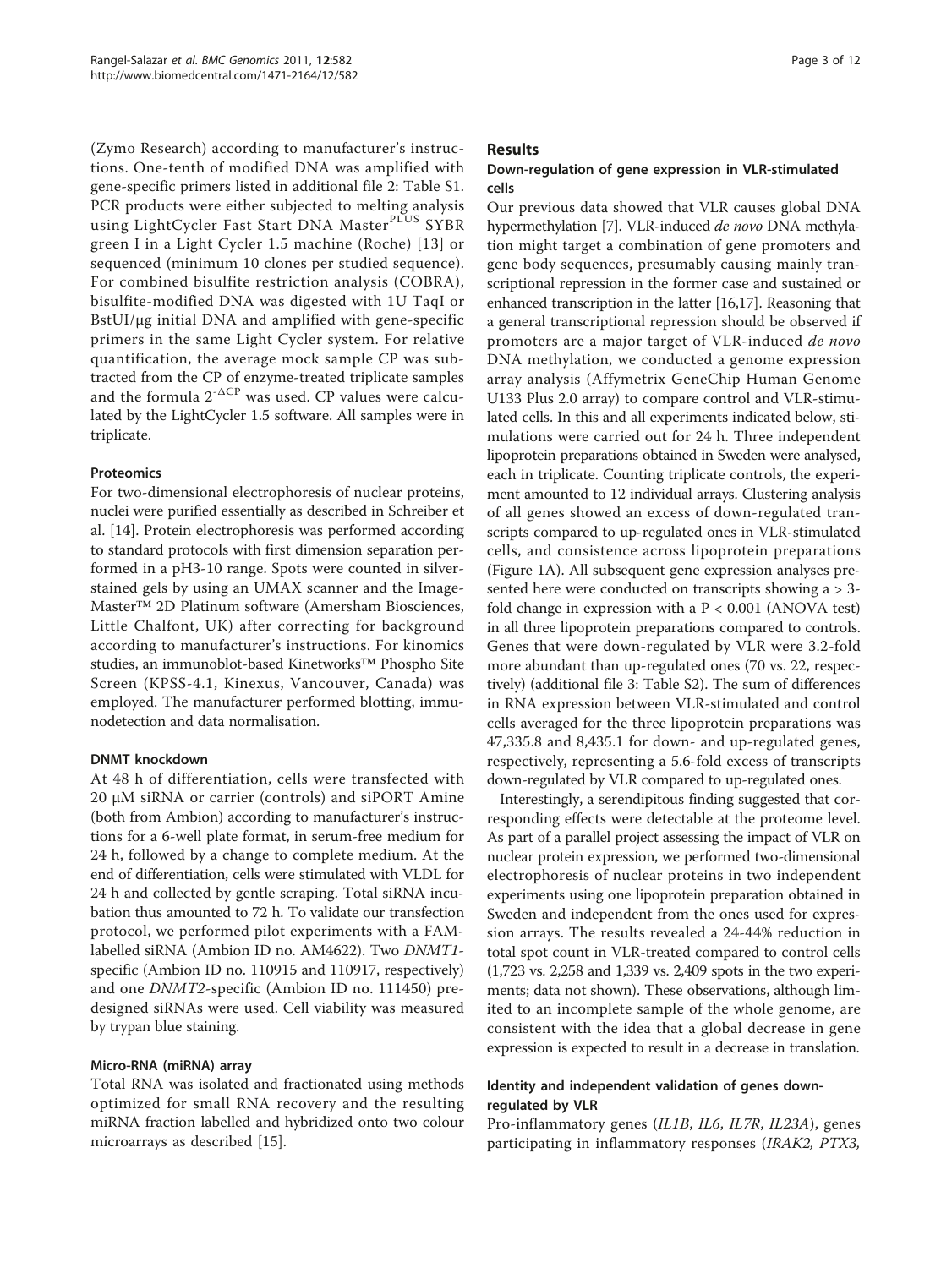<span id="page-3-0"></span>

TRAF1) [[18-21\]](#page-10-0) and cholesterol transport (ABCG1) were pronouncedly down-regulated by VLR (Table 1; gene symbols will be used throughout the text, for correbars, control; white bars, VLR-stimulated. Bars, standard deviations. P < 0.05 in all cases.

and ranked first and third, respectively, among downregulated genes. Other down-regulated genes included members of chemokine, metallothionein and Zn/cation transporter families. By contrast, genes up-regulated by VLR were a more heterogeneous group. VLR did not

|  |  |  |  |  | Table 1 Characteristics of genes down-regulated by VLR |  |
|--|--|--|--|--|--------------------------------------------------------|--|
|--|--|--|--|--|--------------------------------------------------------|--|

sponding gene names see additional file [3:](#page-10-0) Table S2). IL23A and IL1B RNA showed a  $>$  20-fold repression

| <b>Function</b>                                                    | Gene symbol                                |  |
|--------------------------------------------------------------------|--------------------------------------------|--|
| Inflammation                                                       | IL1B, IL6, IL7R, IL23A, IRAK2, PTX3, TRAF1 |  |
| Cholesterol transport                                              | ABCG1                                      |  |
| Chemotaxis                                                         | CCL2, CCL3, CCL4, CCL8, CCL20, CXCL6, CCR7 |  |
| Solute carrier family (Zn, cation transport)                       | SLC7A2, SLC39A8, SLC39A14                  |  |
| Metal binding, control of oxidative stress gb:AL031602 (MT1E-like) | MT2A, MT1E, MT1F, MT1G, MT1H, MT1M, MT1X,  |  |
| Matrix metalloproteinase                                           | MMP1                                       |  |
| Cell adhesion                                                      | CADM1                                      |  |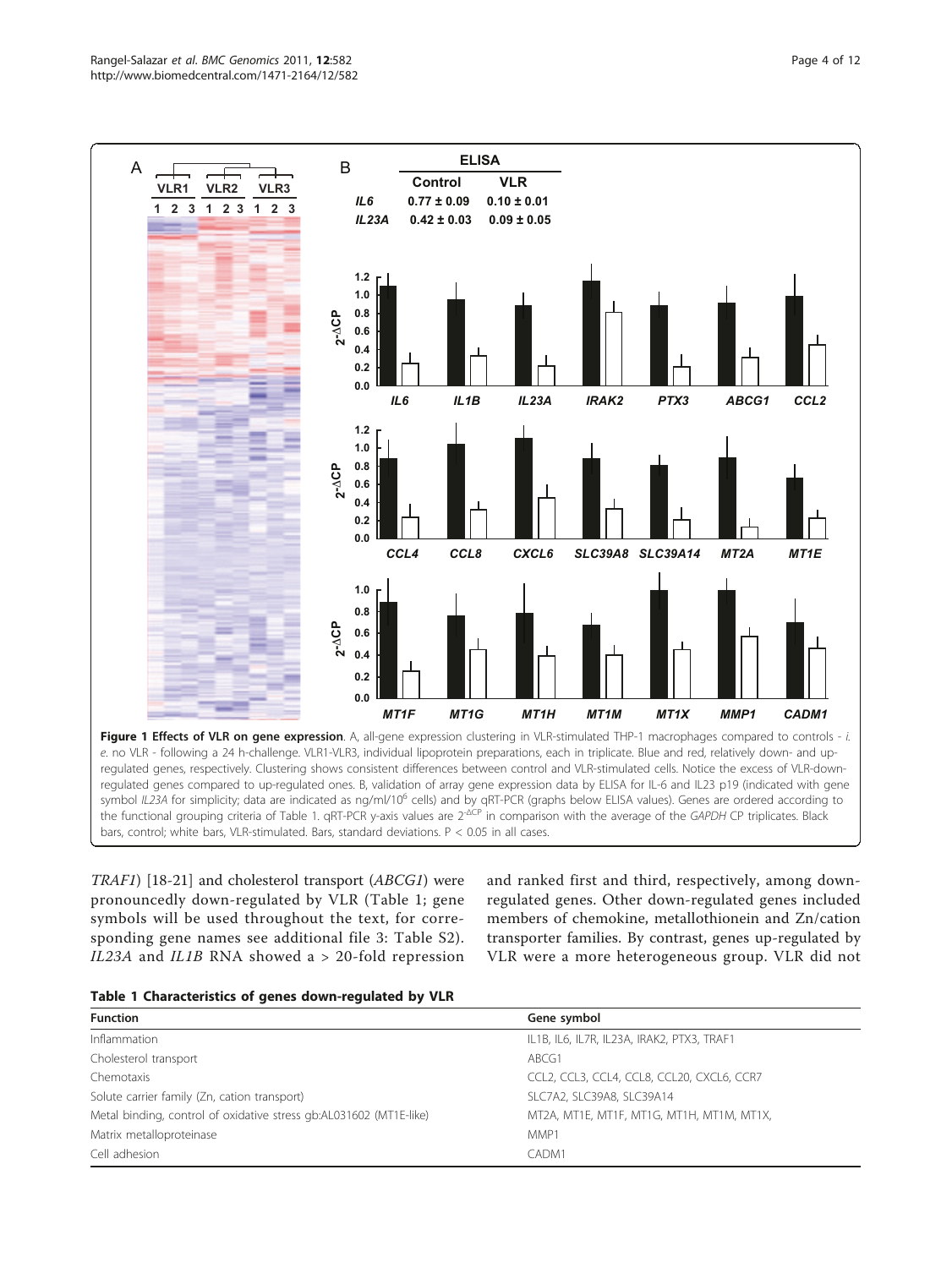alter the expression of any cell cycle- or apoptosis related genes, in accordance with our earlier biochemical and cellular morphology data (additional file [3](#page-10-0): Table S2) [\[7](#page-10-0)]. Accordingly, pathway analysis according to the BioCarta and Reactome databases consistently indicated that chemotaxis (CCR5-mediated, enrichment score (ES) =  $0.47$ , p =  $0.011$ ), inflammation (IL1Rmediated,  $ES = 0.30$ ,  $p = 0.006$ ) and Zinc transport (solute carrier 39 (SLC39) family-mediated, ES = 0.14,  $p = 0.005$ ) pathways were significantly down-regulated in VLR-stimulated cells compared to controls.

For array data validation, cells were stimulated with a pool of 3 independent lipoprotein preparations obtained in Mexico. Array expression data were confirmed by ELISA (IL-6, IL-23 p19) and qRT-PCR (the latter 2 genes and 19 additional genes) (Figure [1B](#page-3-0)). We used GAPDH as reference transcript as its expression was not affect by VLR, as assessed by whole genome expression array data (not shown). All genes showed a significant ( $P < 0.05$ ) decrease in expression. As control we used BTF3, randomly chosen among genes whose expression levels were not significantly changed by VLR in either expression microarrays or validation qRT-PCR (not shown).

## Promoter methylation status of genes down-regulated by **VIR**

The general transcriptional repression induced by VLR suggested that promoters are major targets for de novo DNA methylation by this lipoprotein mixture. Thus, selected expression-validated genes belonging to relevant functional groups (inflammation, cholesterol transport, metallothioneins, see Table [1](#page-3-0); 12 genes total) were first screened for promoter methylation status by melting analysis. DNA extracted from an aliquot of the same cells used for gene expression validation (see previous paragraph) was used. Results showed hypermethylation in VLR-treated cells compared to controls in all cases but for the cholesterol transporter ABCG1 and the control gene BTF3 (not shown). The same genes were subsequently analyzed by COBRA (10 genes) or bisulfite modified DNA sequencing (2 genes) to assess whether that increase in methylation was significant. Our COBRA analysis can detect significant changes in DNA methylation, although it cannot yield absolute levels. All genes but ABCG1 showed significant (P < 0.05) promoter hypermethylation in VLR-treated cells compared to controls (Figure [2A,B\)](#page-5-0).

Gene mapping revealed that 41 of the 70 down-regulated genes (or  $\sim$ 59%) were found in clusters on chromosomes, i.e. in groups of 3 or more genes per chromosome arm (additional file [4:](#page-10-0) Table S3). This gene distribution was significantly different from a random one ( $P <$ 0.00003, Chi-square test). The expected number of genes per chromosome in a random distribution was calculated correcting for chromosome size [http://www.ncbi.nlm.nih.](http://www.ncbi.nlm.nih.gov/guide/genomes-maps/)

[gov/guide/genomes-maps/.](http://www.ncbi.nlm.nih.gov/guide/genomes-maps/) In one case, 7 down-regulated metallothionein genes clustered in a 1 Mb portion of 16q. Another noticeable example was the down-regulation of a group of chemokine and Zn/cation transporter genes belonging to 3 distinct clusters in 4q, 8p and 17q. Furthermore, the inflammatory genes IL6, IL1B and PTX3 were included in clusters (additional file [4:](#page-10-0) Table S3). No such clustering was observed among up-regulated genes.

## Effects of individual lipoproteins on de novo DNA methylation and histone modifications

In order to assess which lipoprotein species of VLR are most active in inducing de novo DNA methylation and histone modifications, we stimulated cells with increasing amounts of each individual lipoprotein up to the highest dose used in VLR - i.e. 91.1 μg protein/ml HDL - for 24 h. One of the three lipoprotein preparations obtained in Mexico were used. Both VLDL and LDL induced a significant de novo DNA methylation with relative potency VLDL > LDL, or a 17% and 10% increase in DNA methylation, respectively, compared to control (Figure [3A\)](#page-6-0). Noticeably, the effect of HDL if any, was a marginal DNA hypomethylation. The response to HDL was not due to a biphasic time-course, since global DNA methylation did not vary across the 0-24 h. interval in macrophages challenged with each lipoprotein at 91.1 μg protein/ml concentration (Figure [3B\)](#page-6-0). Histone post-translational modification analysis revealed a distinct specificity in the responses to lipoproteins. VLDL only induced an increase in H4K20 hypermethylation, whereas HDL only caused a loss of acetylated H4 (40% increase and 15% decrease, respectively, compared to control cells) (Figure [3C,D](#page-6-0)). Neither histone modification was significantly affected in LDL-stimulated cells.

#### DNMT1 mediates VLDL-induced de novo global and gene promoter DNA methylation

Mammalian DNA methylation is performed by a family of DNA methyltransferases (DNMTs) of which the best characterised are DNMT1, -2, -3A, -3B and -3L. DNMT1 is considered to be the canonical maintenance DNMT, i.e. the enzyme that copies pre-existing DNA methylation patterns during replication, whereas de novo DNMT activity is largely attributed to DNMT3A and -3B [\[22,](#page-10-0)[23\]](#page-11-0). On the other hand, DNMT3L is enzymatically inactive and cooperates with DNMT3A to direct DNA methylation of sequences containing specific histone post-translational modifications, while RNA methylation is probably a distinctive biological activity of DNMT2 [\[24-26\]](#page-11-0).

The four independent sets of genome expression arrays each conducted in triplicate for a total of 12 individual arrays presented in the whole genome expression array experiment (see above) consistently indicated that THP-1 macrophages express DNMT1 and -2, but not DNMT3A,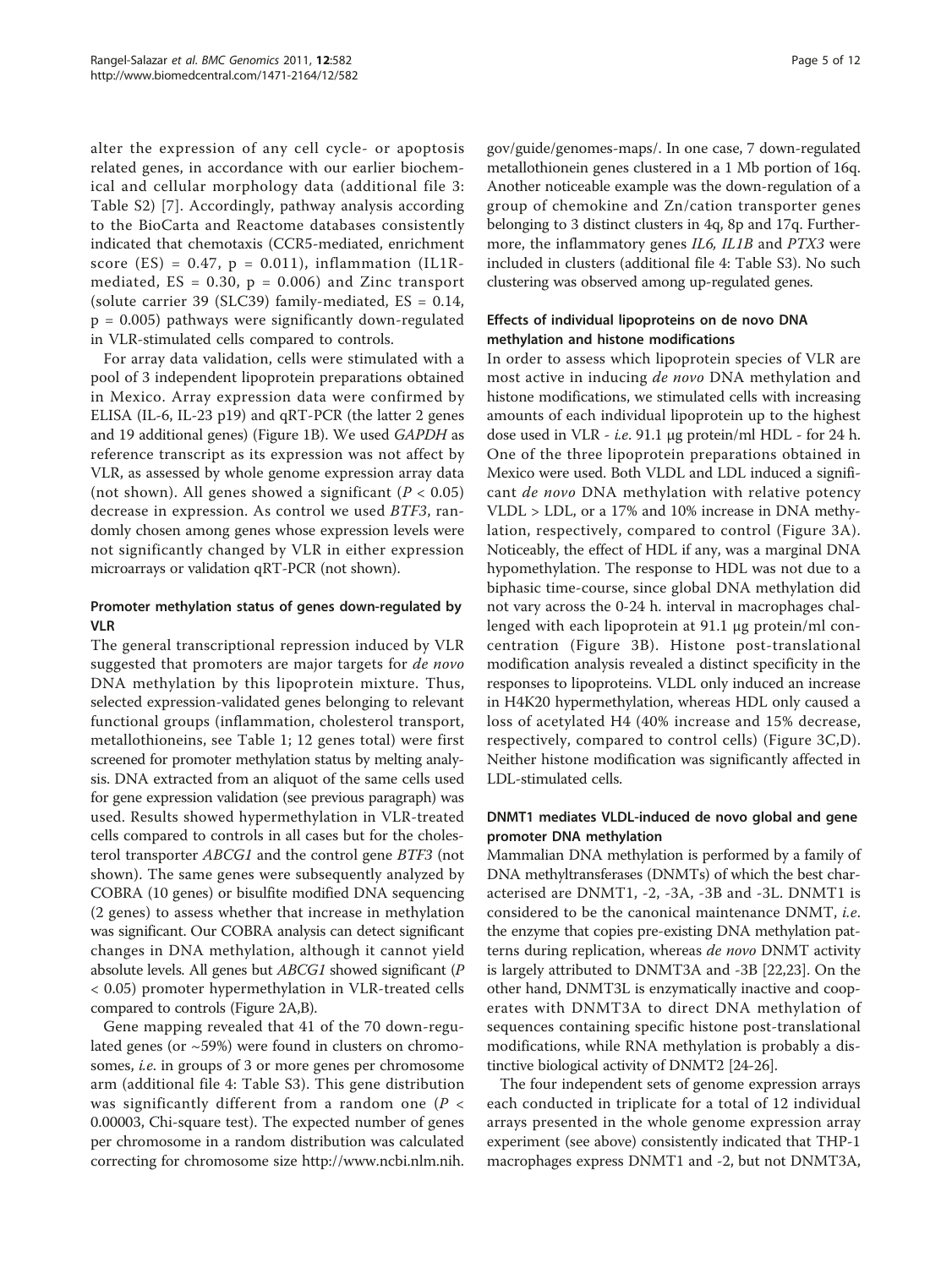<span id="page-5-0"></span>

DNMT3B or DNMT3L, irrespective of whether stimulated with VLR or unstimulated (Figure [4A\)](#page-7-0). The presence of DNMT1 and -2, and absence of DNMT3A and -B were confirmed by RT-PCR (using the same pool of lipoproteins prepared in Sweden for the microarray experiment; not shown) and immunoblot (using the same pool of material produced in Mexico as used for microarray validation; Figure [4B](#page-7-0)). The apparent increase in DNMT1 expression in VLR-stimulated cells did not exceed 25% compared to control, when normalized by  $\alpha$ -actin levels. Therefore, expression data suggested that either DNMT1 or DNMT2 or both mediate VLDL -induced de novo DNA methylation in THP-1 macrophages. To assess the relative contribution of DNMT1 and -2 in VLDL-induced de novo DNA methylation in THP-1 cells, we employed an RNAi-mediated knockdown approach. One of the lipoprotein preparations obtained in Mexico, different from the one used to assess responses to individual lipoproteins (see above) was used in this case. siRNA treatment lowered DNMT expression to undetectable levels in our RT-PCR conditions (Figure [5A\)](#page-8-0). Two distinct DNMT1-specific

siRNAs abolished VLDL-induced de novo DNA methylation and promoter hypermethylation of the VLR-downregulated genes IL6 and IL1B, whereas a DNMT2-specific siRNA had no significant effect (Figure [5B,C](#page-8-0)). DNMT1 knockdown did not result in any change in cell viability compared to controls (not shown) in contrast with previous data obtained in HeLa cells, thus suggesting that the effects of DNMT1 knock-down are cell type-specific [[27](#page-11-0)]. We attempted to complement the RNAi approach with re-expression of a siRNA-insensitive DNMT1 RNA, but pilot transient expression experiments using lipofectamine and an empty vector (pcDNA, Invitrogen) failed, likely due to the inability of THP-1 macrophage to survive multiple transfections during differentiation. Furthermore, to explore possible signalling pathways mediating DNMT1 activation by VLDL, we employed an immunoblot-based kinomics analysis of the phosphorylation status of 45 kinase substrates. These experiments were conducted with the lipoprotein preparation obtained in Sweden and used in DNMT RT-PCR experiments (see above, this paragraph). Results were representative of a pool of three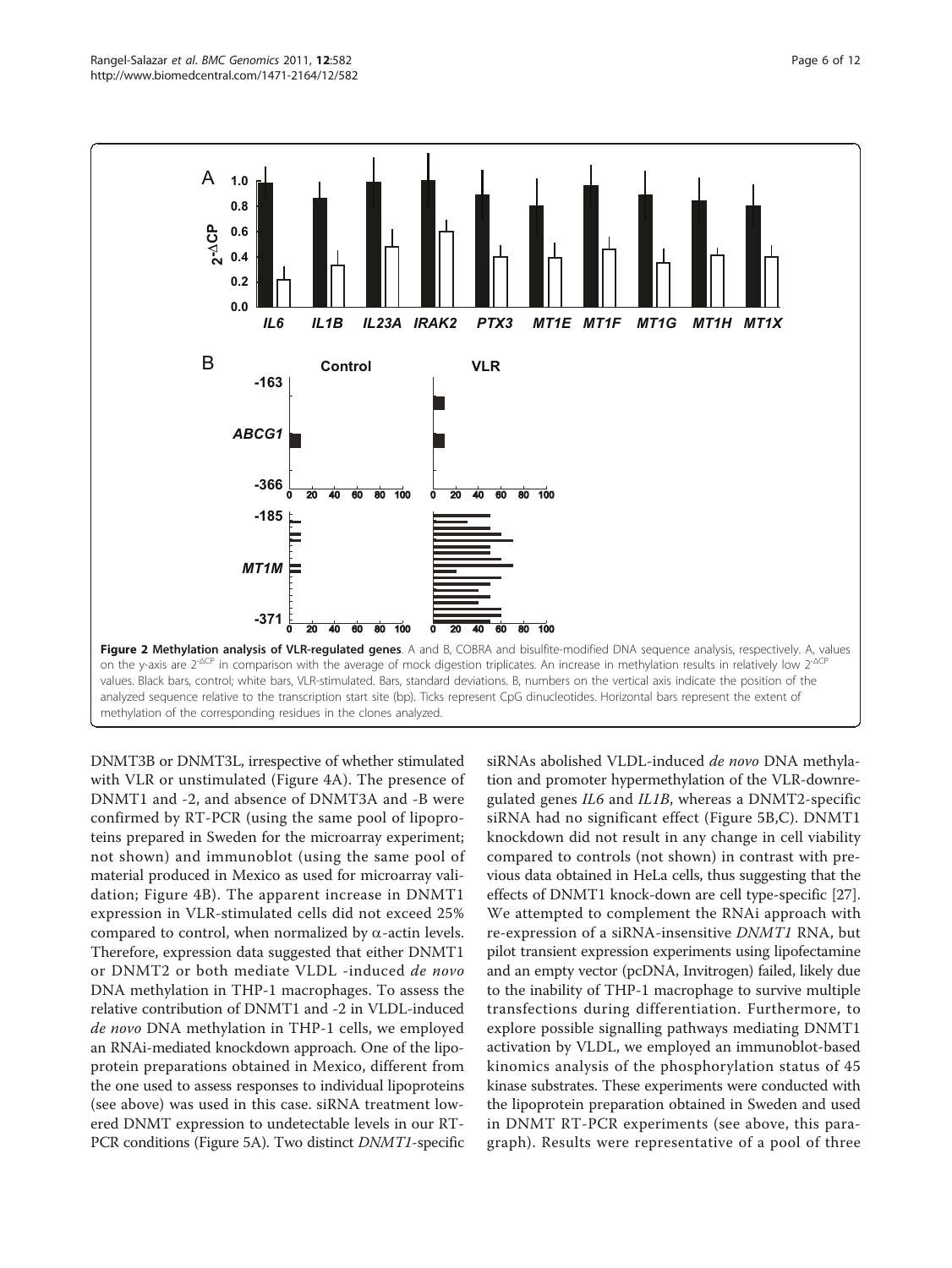<span id="page-6-0"></span>

independent cell lysates in each analysed group. Following normalization and considering only > 2-fold differences, VLDL produces small changes, as it decreased protein kinase C zeta (PKCzeta) T410 phosphorylation by 3.4-fold, and marginally increased baseline v-raf-1 murine leukemia viral oncogene homolog 1 (Raf-1) S259 phosphorylation (2-fold; Figure [5D](#page-8-0)). Since T410 phosphorylation is an activating modification of PKCzeta, our preliminary data suggest that VLDL decreases PKCzeta signalling, whether by inhibiting phosphorylation and/or expression of that signalling factor [\[28](#page-11-0)].

#### Involvement of miRNAs and Dicer

Among factors guiding DNMTs to their targets, the Dicer and micro-RNA (miRNA) pathway seems to play a pivotal role at least in some cell types, as genetic evidence shows that Dicer is necessary to maintain the non-permissive state of selected genomic regions at least in some cell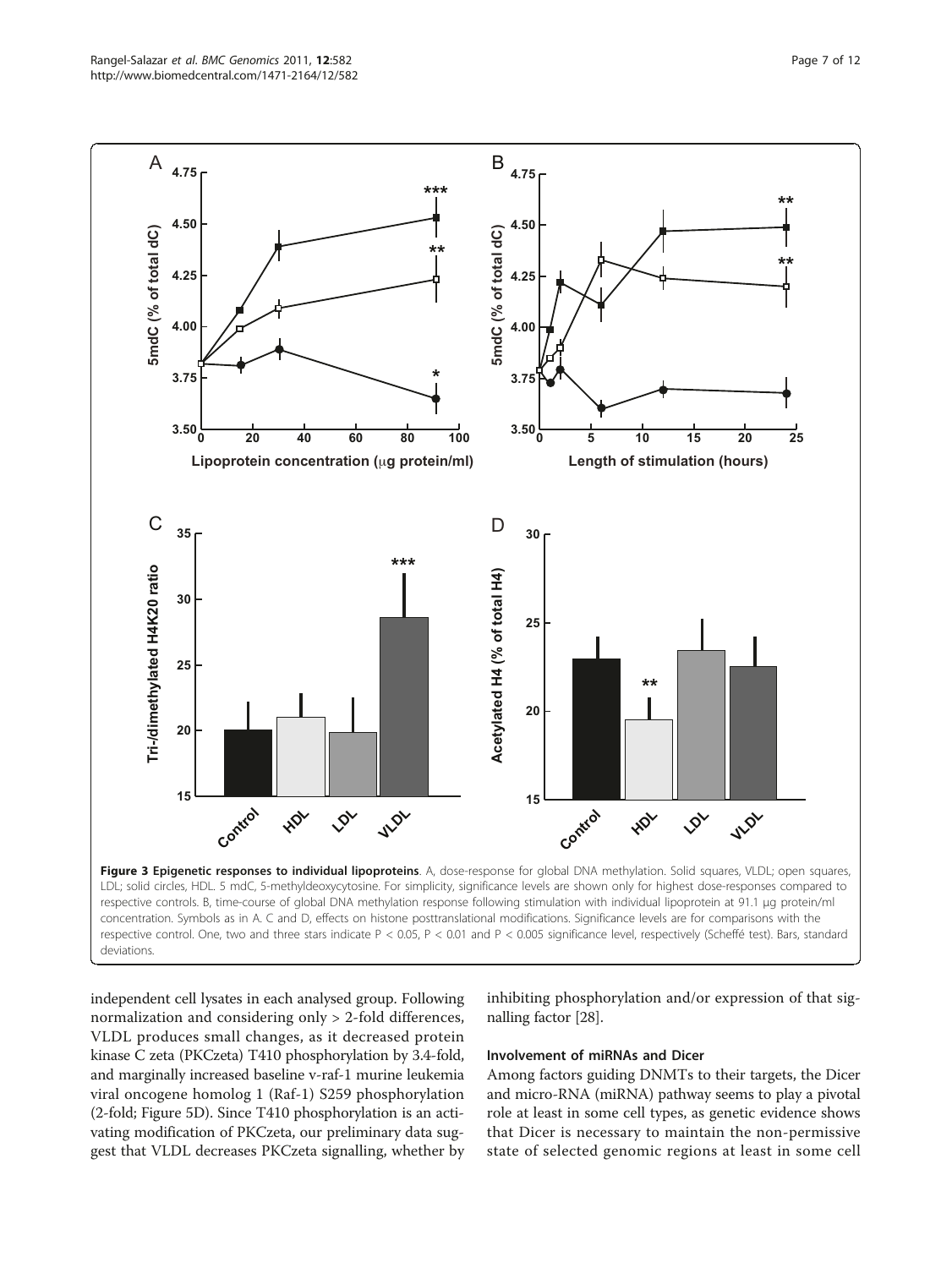<span id="page-7-0"></span>

types in mammals [[29,30](#page-11-0)]. The RNase Dicer mediates the maturation of miRNAs, a class of endogenous small noncoding RNAs known to control gene expression at the post-transcriptional level. In addition to the latter function, miRNAs and other Dicer substrates direct DNA methylation to specific sequences in various organisms including mammals [\[31,32](#page-11-0)].

To explore the hypothesis that VLDL causes de novo DNA methylation by inducing the expression of specific miRNAs or other Dicer substrates capable to direct DNMT1 to specific targets, we undertook a miRNA expression analysis. In addition, we examined the expression levels of Dicer in THP-1 macrophages. A pool of 2 of the lipoprotein preparations obtained in Sweden and used in the whole genome microarray experiment was used. miRNA expression microarrays showed that VLDL had marginal effects on miRNA expression levels, as following array global centered normalization, no significant miRNA differential expression - i.e. > 2-fold - was detected in two independent biological replicates. As for Dicer expression,

whole genome expression arrays yielded mixed indications, as only 3 of the 5 DICER1 probes were scored as "present". Nonetheless, RT-PCR (not shown) and immunoblotting (conducted with distinct cellular and lipoprotein material in Scandinavia and Mexico; Figure 4B) revealed that Dicer (DICER1 gene) was not expressed in lipoprotein-stimulated or control THP-1 macrophages. Therefore, our data provide evidence that VLDL-induced de novo DNA methylation is not a Dicer-mediated process in THP-1 macrophages.

#### **Discussion**

The present work shows that VLR, a human native VLDLand LDL-rich lipoprotein mix, induces a net global decrease in gene expression that mirrors the previously reported global de novo DNA methylation caused by VLR in THP-1 macrophages [[7\]](#page-10-0). Proteome data independently support these findings, although the effects of VLR were more prominent on protein species than on transcripts. This observation points to VLR affecting a combination of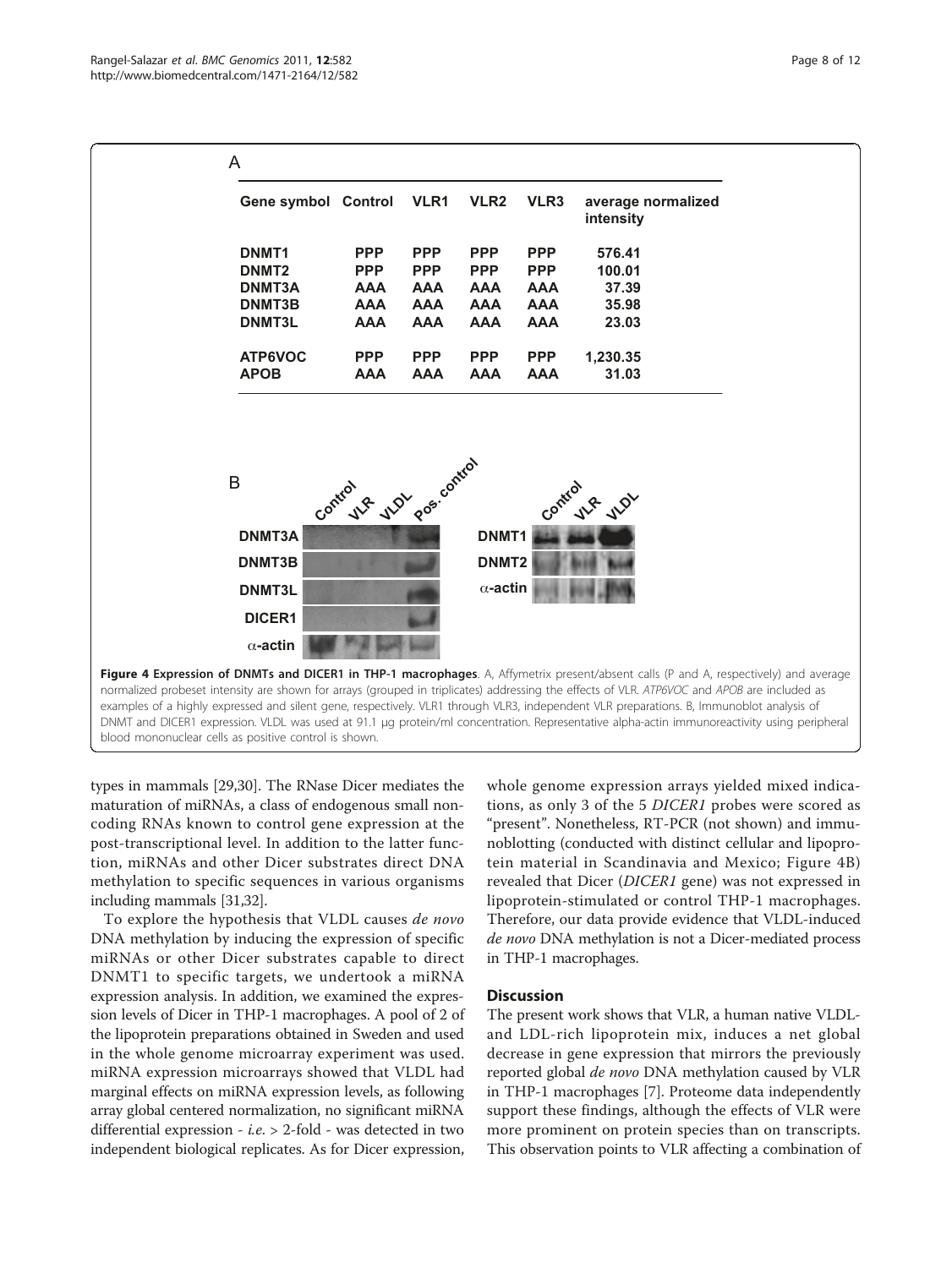<span id="page-8-0"></span>

standard are shown on the left (kDa)

translation repression, post-translational modification regulation and nuclear protein stability. VLR-induced transcript down-regulation includes pathways involved in fundamental macrophage functions such as inflammation, chemotaxis, metal and cation transport. The down-regulation of pro-inflammatory genes is a prominent effect of VLR. Seven pro-inflammatory genes are repressed, in addition to one solute carrier gene (SLC7A2) that participates in macrophage activation by various cytokines [[33\]](#page-11-0). Although apparently in contrast with data showing atherogenic effects of VLDL, these distinct effects of VLR are consistent with existing literature indicating that stimulation by native VLDL per se results in a weak, if any, inflammatory response in cell culture models [[34](#page-11-0)]. For example, VLDL induces inflammatory marker expression only in synergy with cytokines in human aortic endothelial cells and macrophages [[35](#page-11-0)-[37\]](#page-11-0). Similar results were

obtained in a side-by-side gene expression analysis in THP-1 macrophages stimulated with oxidised LDL, or oxidised or native chylomicrons remnants. Oxidised LDL and oxidised chylomicrons produced a radically different gene expression pattern from the one induced by native chylomicrons, including a down-regulation of ABCA1 by the latter, resembling the effects of VLR on ABCG1 presented here [\[9,](#page-10-0)[38\]](#page-11-0). Furthermore, native LDL is a poor activator of the NLRP3 inflammasome, a protein complex involved in IL-1beta production, compared with corresponding oxidised versions [[39](#page-11-0)]. Based on our results and supported by evidence discussed above, we conclude that VLR-induced de novo DNA methylation in THP-1 macrophages does not reflect a pro-atherogenic response as our earlier data seemed to indicate [\[7](#page-10-0)], rather it underlies an anti-inflammatory response. It is possible that in normal physiological conditions circulating native VLDL and possibly other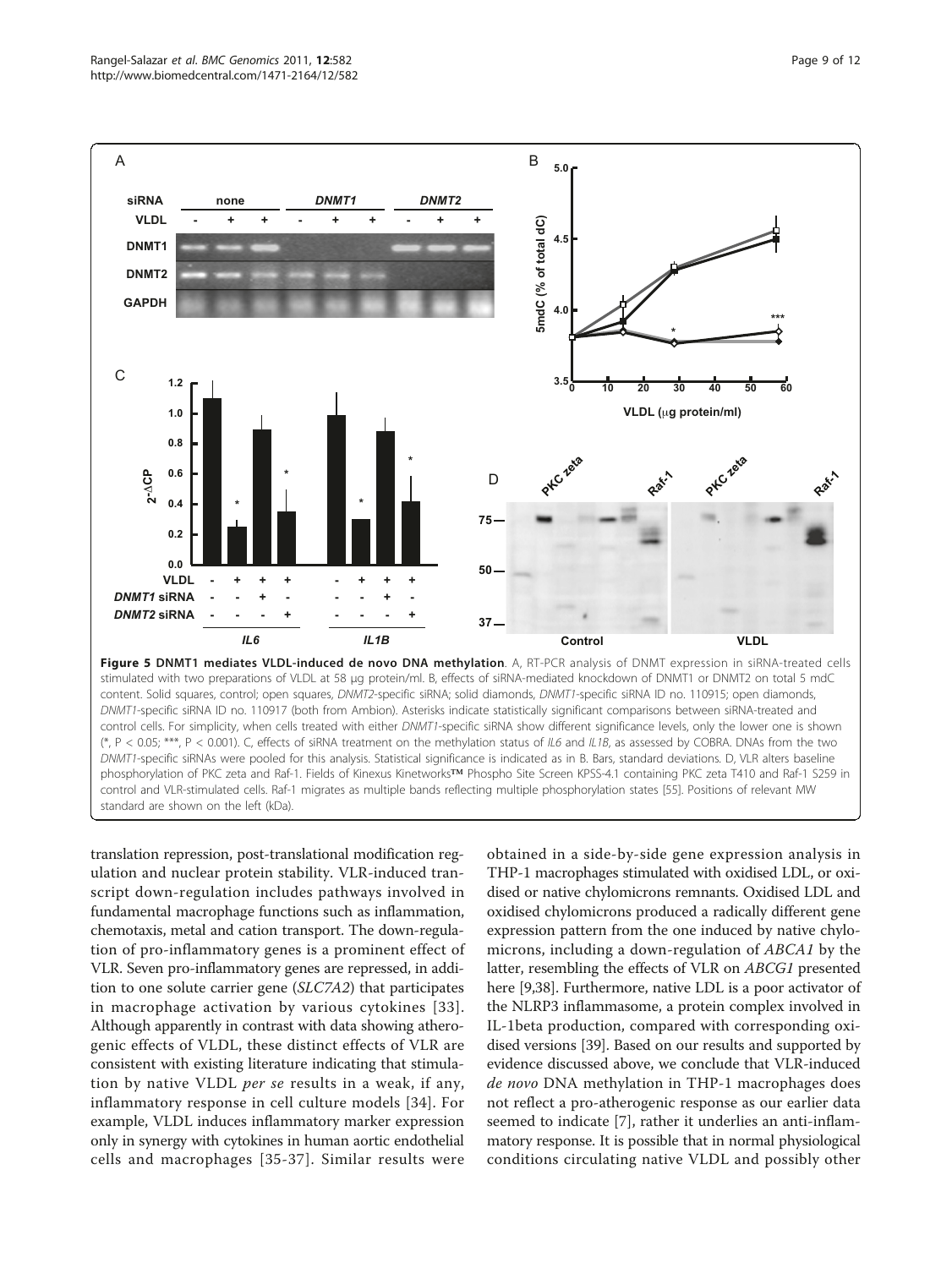lipoproteins buffer macrophage functions by limiting proinflammatory gene activity. The observation that exogenous lipoproteins can protect against endotoxin-induced death and decrease plasma TNF in vivo provides ground to this idea [[40](#page-11-0)]. On the other hand, when pro-inflammatory signals are present presumably above a critical threshold, particularly in association with lipoprotein oxidation, or act chronically as in sustained hyperlipidaemia, antiinflammatory gene regulation mechanisms would be overrun. As a consequence, native lipoproteins cease to exert negative controls on macrophage function and indeed act as an activating switch by synergising with inflammatory factors. Persson and co-workers discussed this basic idea in detail [[37](#page-11-0)].

For all analyzed genes but ABCG1, VLR-induced silencing is associated with de novo DNA methylation at the corresponding promoter. Interestingly, the non-random distribution of down-regulated genes suggests that VLR regulates gene expression by a coordinated mechanism resembling instructive epigenetic regulation reported in cancer [[41](#page-11-0)].

In addition, our results are in apparent contrast with published data suggesting that DNA hypermethylation may underlie a pro-inflammatory response in some conditions [\[42](#page-11-0)]. Our data complement the latter observations, by showing that DNA hypermethylation is not invariably associated with inflammation. Rather, we suggest that specific epigenetic modifications are imposed on distinct sets of sequences in a stimulus-specific fashion thus inducing specific gene expression patterns, although the resulting global epigenetic parameters - i.e. total genome DNA methylation level - may be similar.

Furthermore, we observed a potentially interesting selectivity in de novo DNA methylation and H4K20 hypermethylation responses between individual lipoprotein species. Our data indicate that the response to VLR must be the sum of activities of factors specific for or present at different amounts in each lipoprotein species. The mechanisms underlying the observed differential effects on histone post-translational modifications are currently unknown and deserve investigation. Clearly, understanding the mechanisms by which lipoproteins modulate chromatin structure in macrophages and other cell types requires a detailed screening of lipoprotein components. The observation that lipoprotein preparations from Sweden or Mexico produced consistent effects in whole genome expression array analysis and its validation, suggests the preliminary conclusion that the factor eliciting the responses described here is a structural lipoprotein component probably not qualitatively or quantitatively affected by diet. Interestingly, recent evidence shows that palmitic acid, an abundant pro-inflammatory fatty acid of endogenous and dietary origin, promotes global DNA hypermethylation in primary human myocytes [[43](#page-11-0)].

As for the identity of intracellular factors mediating VLDL-induced de novo DNA methylation, the absence of the canonical de novo DNMTs DNMT3A and -3B was unexpected in THP-1 macrophages. Our data indicate that DNMT1 is necessary and sufficient for de novo DNA methylation in response to VLDL, in contrast with its widely accepted role as canonical maintenance DNMT. Interestingly, these observations are supported by our preliminary kinome data showing that VLDL lowers the cellular levels of T410-phosphorylated - i.e. active - PKCzeta, which has been recently shown to inhibit DNMT1 [[44](#page-11-0)]. Previous studies demonstrated that DNMT1 might participate in de novo DNA methylation in cooperation with DNMT3A and -3B [[45](#page-11-0),[46](#page-11-0)]. Accordingly, exogenous DNMT1 expression induced de novo methylation of a relatively small number of genes in HEK-293T cells, possibly in cooperation with endogenous DNMT3A/3B [[47](#page-11-0)]. To our knowledge, the only previous example of an independent de novo methylation activity for DNMT1 is the demonstration that this enzyme re-establishes somatic patterns of non-CpG methylation following their erasure in the germline [[48\]](#page-11-0). The present study provides new evidence that DNMT1 can perform *de novo* DNA methylation independently of maintenance DNMTs. A de novo activity for DNMT1 may be physiologically relevant in tissues in which an age-related decline of DNMT3A/B expression has been documented [[49,50](#page-11-0)]. Interestingly, DNMT1 might be a specific mediator of de novo DNA methylation in response to pro-inflammatory signals, as IL-6 induces upregulation and nuclear translocation of DNMT1 [\[51](#page-11-0)-[53\]](#page-11-0). As for DNMT2, the absence of any effects of this DNMT on DNA methylation confirms previous literature data [\[25](#page-11-0)].

In addition, our data provide genetic evidence on the involvement of the Dicer pathway in epigenetic responses to VLDL. Taken together, the absence of Dicer expression and the lack of any effect of VLDL on miRNA production demonstrate that the latter factors or other small non-coding RNAs generated by Dicer do not mediate VLDL-induced de novo DNA methylation in THP-1 macrophages. These observations indicate that chromatin regulation by Dicer-mediated pathways if present in mammals, is confined to specific cell types rather than being a universal mechanism. Nonetheless, it is possible that Dicer-independent RNA-mediated DNA methylation operates in THP-1 cells as reported in plants [\[54](#page-11-0)].

#### Conclusions

We provide insights into gene targets and potential mechanisms for native lipoprotein-induced epigenetic gene regulation in THP-1 macrophages. These findings contribute to understanding interactions between the genome and lipids or other lipoproteins components in health and disease. Furthermore, by studying candidate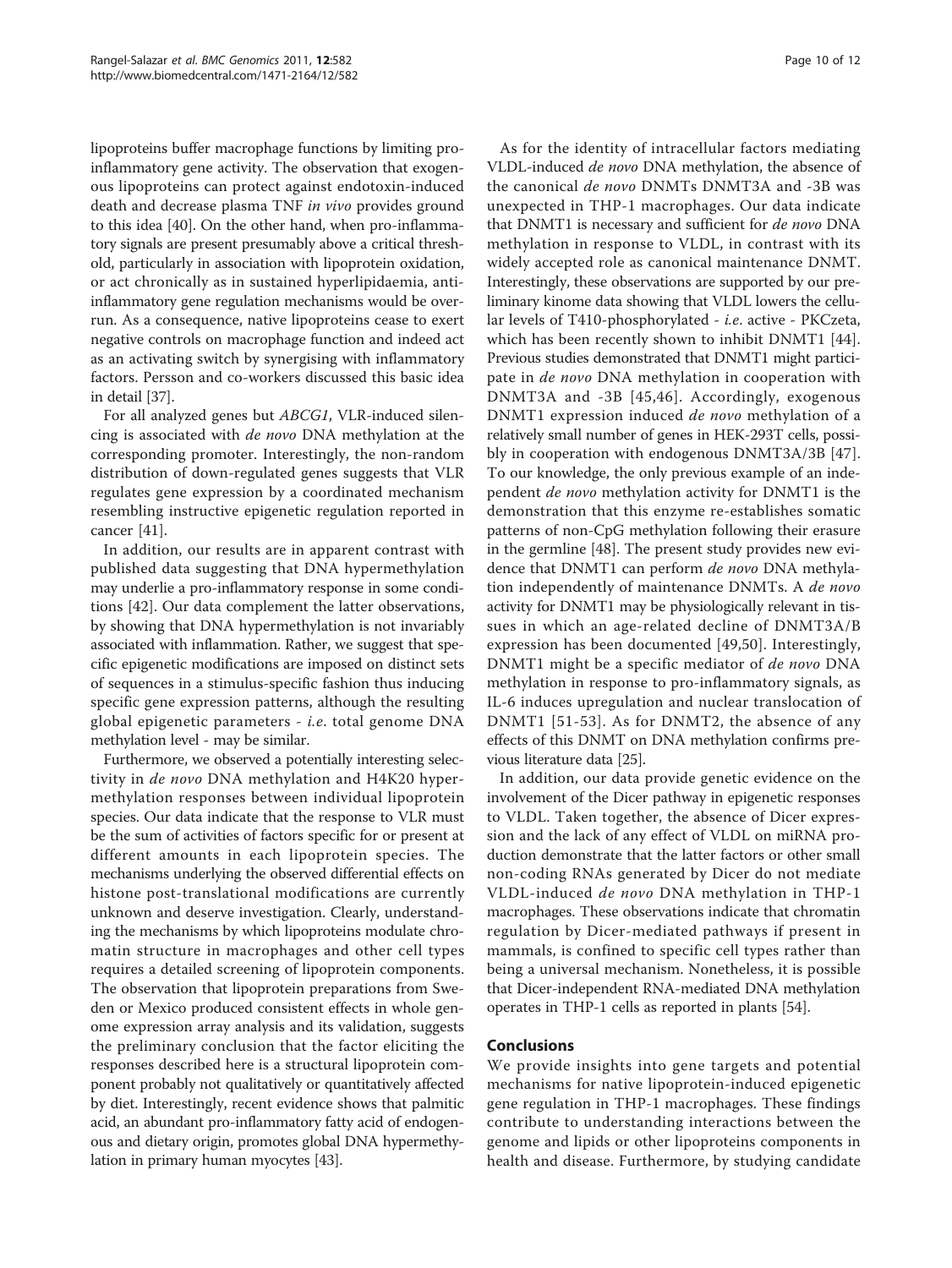<span id="page-10-0"></span>factors involved in epigenetic responses to lipoproteins, we provide new evidence that the canonical maintenance DNMT1 is capable of de novo DNA methylation activity, and show proof of principle that the Dicer pathway is not indispensable for de novo DNA methylation in all human cells.

## Additional material

#### [Additional file 1: V](http://www.biomedcentral.com/content/supplementary/1471-2164-12-582-S1.EPS)LR increases intracellular lipids in THP-1

macrophages. Quantification of intracellular triglycerides and cholesterol in VLR-stimulated THP-1 macrophages. Black and grey bars, triglycerides and cholesterol, respectively. \*\*\*, P < 0.005. Data are presented as average and s.d. of triplicates of one experiment.

[Additional file 2: P](http://www.biomedcentral.com/content/supplementary/1471-2164-12-582-S2.PDF)rimers used in the study. List of gene-specific primers used for RT-PCR and DNA methylation analysis.

[Additional file 3: G](http://www.biomedcentral.com/content/supplementary/1471-2164-12-582-S3.PDF)enes significantly regulated by VLR. Genes are ordered in descending order of expression change (VLR-stimulated vs. control cells, left column). Notice the excess of negatively regulated genes. Gene counts differ from the ones indicated in the text, as some transcripts are represented on arrays more than once.

[Additional file 4: C](http://www.biomedcentral.com/content/supplementary/1471-2164-12-582-S4.PDF)lustering of genes down-regulated by VLR. Chromosomal position and cluster size for genes that are downregulated by VLR.

#### Acknowledgements

We thank Enrique Ortega Soto (UNAM) for providing stocks of THP-1 cells, Esteban Ballestar (IDIBELL) for performing initial methylcytosine and histone quantification, Stine Østergaard, Kristian Klindt, Susanne Smed (Rigshospitalet) for technical assistance, Charlotte Schjerling (Rigshospitalet) for genome expression array data analysis, Myrna Sabanero-López (University of Guanajuato) for helping in time of need, Antonio Gomez (IDIBELL) for bioinformatics analysis. Work supported by Hjerteforeningen (Danish Heart Association); Novo Nordisk Foundation; Lundbeck Foundation; University of Guanajuato; the Council for Science and Technology of the State of Guanajuato [grant 05-16-K117-111]; and the Mexican Government Program for the Improvement of University Professorate (PROMEP-SEP).

#### Author details

<sup>1</sup>Department of Medical Sciences, University of Guanajuato, León, Mexico. <sup>2</sup> Experimental Cardiovascular Research Laboratory, Lund University, Malmö, Sweden. <sup>3</sup>National Institute for Medical Sciences and Nutrition "S. Zubirán", Mexico City, Mexico. <sup>4</sup>Cancer Epigenetics and Biology Program, IDIBELL, Barcelona, Spain. <sup>5</sup>Center for Genomic Medicine, Rigshospitalet, Copenhagen, Denmark. <sup>6</sup>Asuragen Inc., Austin, Texas. <sup>7</sup>Department of Genetic Engineering, CINVESTAV, Irapuato, Mexico. <sup>8</sup>Department of Chemistry, University of Guanajuato, Guanajuato, Mexico.

#### Authors' contributions

RRS carried out DNMT1 knock-down experiments and cell culture. MWL performed cell culture work and lipoprotein purification, and contributed to experimental design. CAAS provided donors for and purified human lipoproteins and revised the manuscript critically. YAC performed immunoblots and DNA work. KBVD carried out proteomics and DNMT expression assays. ME provided important intellectual contributions. EL carried out the miRNA array analysis. GL substantially contributed to experimental design and revised the manuscript critically. FCN provided important intellectual contributions. DRR performed cloning. MOSM performed qPCR. KW and KW performed methylcytosine quantification. SZ designed the study, carried out all experimental work not contributed for by other authors and wrote the initial manuscript draft. All authors read and approved the manuscript.

Received: 16 June 2011 Accepted: 25 November 2011 Published: 25 November 2011

#### References

- 1. Libby P, Theroux P: [Pathophysiology of coronary artery disease.](http://www.ncbi.nlm.nih.gov/pubmed/15983262?dopt=Abstract) Circulation 2005, 111:3481-3488.
- 2. Ordovás JM, Smith CE: [Epigenetics and cardiovascular disease.](http://www.ncbi.nlm.nih.gov/pubmed/20603647?dopt=Abstract) Nat Rev Cardiol 2010, 7:510-519.
- Waterland RA, Jirtle RL: [Transposable elements: targets for early](http://www.ncbi.nlm.nih.gov/pubmed/12861015?dopt=Abstract) [nutritional effects on epigenetic gene regulation.](http://www.ncbi.nlm.nih.gov/pubmed/12861015?dopt=Abstract) Mol Cell Biol 2003, 23:5293-5300.
- 4. Gallou-Kabani C, Vigé A, Gross MS, Junien C: [Nutri-epigenomics: lifelong](http://www.ncbi.nlm.nih.gov/pubmed/17378726?dopt=Abstract) [remodelling of our epigenomes by nutritional and metabolic factors](http://www.ncbi.nlm.nih.gov/pubmed/17378726?dopt=Abstract) [and beyond.](http://www.ncbi.nlm.nih.gov/pubmed/17378726?dopt=Abstract) Clin Chem Lab Med 2007, 45:321-327.
- 5. Laukkanen MO, Mannermaa S, Hiltunen MO, Aittomäki S, Airenne K, Jänne J, Ylä-Herttuala S: [Local hypomethylation in atherosclerosis found in rabbit](http://www.ncbi.nlm.nih.gov/pubmed/10479660?dopt=Abstract) [ec-sod gene.](http://www.ncbi.nlm.nih.gov/pubmed/10479660?dopt=Abstract) Arterioscler Thromb Vasc Biol 1999, 19:2171-2178.
- 6. Hiltunen MO, Turunen MP, Häkkinen TP, Rutanen J, Hedman M, Mäkinen K, Turunen AM, Aalto-Setälä K, Ylä-Herttuala S: [DNA hypomethylation and](http://www.ncbi.nlm.nih.gov/pubmed/12083735?dopt=Abstract) [methyltransferase expression in atherosclerotic lesions.](http://www.ncbi.nlm.nih.gov/pubmed/12083735?dopt=Abstract) Vasc Med 2002, 7:5-11.
- 7. Lund G, Andersson L, Lauria M, Lindholm M, Fraga MF, Villar-Garea A, Ballestar E, Esteller M, Zaina S: [DNA methylation polymorphisms precede](http://www.ncbi.nlm.nih.gov/pubmed/15131116?dopt=Abstract) [any histological sign of atherosclerosis in mice lacking apolipoprotein E.](http://www.ncbi.nlm.nih.gov/pubmed/15131116?dopt=Abstract) J Biol Chem 2004, 279:29147-29154.
- 8. Huang Y, Peng K, Su J, Huang Y, Xu Y, Wang S: Different effects of homocysteine and oxidized low density lipoprotein on methylation status in the promoter region of the estrogen receptor alpha gene. Acta Biochim Biophys Sin (Shanghai) 2007, 39:19-26.
- 9. Chen KC, Wang YS, Hu CY, Chang WC, Liao YC, Dai CY, Juo SH: [OxLDL up](http://www.ncbi.nlm.nih.gov/pubmed/21266537?dopt=Abstract)[regulates microRNA-29b, leading to epigenetic modifications of MMP-2/](http://www.ncbi.nlm.nih.gov/pubmed/21266537?dopt=Abstract) [MMP-9 genes: a novel mechanism for cardiovascular diseases.](http://www.ncbi.nlm.nih.gov/pubmed/21266537?dopt=Abstract) FASEB J 2011, 25:1718-1728.
- 10. Bauer S, Robinson PN, Gagneur J: [Model-based gene set analysis for](http://www.ncbi.nlm.nih.gov/pubmed/21561920?dopt=Abstract) [Bioconductor.](http://www.ncbi.nlm.nih.gov/pubmed/21561920?dopt=Abstract) Bioinformatics 2011, 27:1882-1883.
- 11. Bauer S, Gagneur J, Robinson PN: [GOing Bayesian: model-based gene set](http://www.ncbi.nlm.nih.gov/pubmed/20172960?dopt=Abstract) [analysis of genome-scale data.](http://www.ncbi.nlm.nih.gov/pubmed/20172960?dopt=Abstract) Nucleic Acids Res 2010, 38:3523-3532.
- 12. Alcázar-Magaña A, Wrobel K, Alvarado-Caudillo Y, Zaina S, Lund G, Wrobel K: [High performance liquid chromatography determination of 5-methyl-2](http://www.ncbi.nlm.nih.gov/pubmed/18157934?dopt=Abstract)' deoxycytidine (5 mdC), 2'[-deoxycytidine \(dC\) and other deoxynucleosides](http://www.ncbi.nlm.nih.gov/pubmed/18157934?dopt=Abstract) [and nucleosides in DNA digests.](http://www.ncbi.nlm.nih.gov/pubmed/18157934?dopt=Abstract) Anal Biochem 2008, 374:378-385.
- 13. Worm J, Aggerholm A, Guldberg P: [In-tube DNA methylation profiling by](http://www.ncbi.nlm.nih.gov/pubmed/11427447?dopt=Abstract) [fluorescence melting curve analysis.](http://www.ncbi.nlm.nih.gov/pubmed/11427447?dopt=Abstract) Clin Chem 2001, 47:1183-1189.
- 14. Schreiber E, Matthias P, Müller MM, Schaffner W: [Rapid detection of](http://www.ncbi.nlm.nih.gov/pubmed/2771659?dopt=Abstract) [octamer binding proteins with](http://www.ncbi.nlm.nih.gov/pubmed/2771659?dopt=Abstract) 'mini-extracts', prepared from a small [number of cells.](http://www.ncbi.nlm.nih.gov/pubmed/2771659?dopt=Abstract) Nucleic Acids Res 1989, 17:6419.
- 15. Shingara J, Keiger K, Shelton J, Laosinchai-Wolf W, Powers P, Conrad R, Brown D, Labourier E: [An optimized isolation and labeling platform for](http://www.ncbi.nlm.nih.gov/pubmed/16043497?dopt=Abstract) [accurate microRNA expression profiling.](http://www.ncbi.nlm.nih.gov/pubmed/16043497?dopt=Abstract) RNA 2005, 11:1461-1470.
- 16. Zhang X, Yazaki J, Sundaresan A, Cokus S, Chan SW, Chen H, Henderson IR, Shinn P, Pellegrini M, Jacobsen SE, Ecker JR: [Genome-wide high-resolution](http://www.ncbi.nlm.nih.gov/pubmed/16949657?dopt=Abstract) [mapping and functional analysis of DNA methylation in arabidopsis.](http://www.ncbi.nlm.nih.gov/pubmed/16949657?dopt=Abstract) Cell 2006, 126:1189-1201.
- 17. Rauch TA, Wu X, Zhong X, Riggs AD, Pfeifer GP: [A human B cell](http://www.ncbi.nlm.nih.gov/pubmed/19139413?dopt=Abstract) [methylome at 100-base pair resolution.](http://www.ncbi.nlm.nih.gov/pubmed/19139413?dopt=Abstract) Proc Natl Acad Sci USA 2009, 106:671-678.
- 18. Muzio M, Ni J, Feng P, Dixit VM: [IRAK \(Pelle\) family member IRAK-2 and](http://www.ncbi.nlm.nih.gov/pubmed/9374458?dopt=Abstract) [MyD88 as proximal mediators of IL-1 signaling.](http://www.ncbi.nlm.nih.gov/pubmed/9374458?dopt=Abstract) Science 1997, 278:1612-1615.
- 19. Breviario F, d'Aniello EM, Golay J, Peri G, Bottazzi B, Bairoch A, Saccone S, Marzella R, Predazzi V, Rocchi M: [Interleukin-1-inducible genes in](http://www.ncbi.nlm.nih.gov/pubmed/1429570?dopt=Abstract) [endothelial cells. Cloning of a new gene related to C-reactive protein](http://www.ncbi.nlm.nih.gov/pubmed/1429570?dopt=Abstract) [and serum amyloid P component.](http://www.ncbi.nlm.nih.gov/pubmed/1429570?dopt=Abstract) J Biol Chem 1992, 267:22190-22197.
- 20. Rolph MS, Zimmer S, Bottazzi B, Garlanda C, Mantovani A, Hansson GK: [Production of the long pentraxin PTX3 in advanced atherosclerotic](http://www.ncbi.nlm.nih.gov/pubmed/12006411?dopt=Abstract) [plaques.](http://www.ncbi.nlm.nih.gov/pubmed/12006411?dopt=Abstract) Arterioscler Thromb Vasc Biol 2002, 22:e10-e14.
- 21. Zirlik A, Bavendiek U, Libby P, MacFarlane L, Gerdes N, Jagielska J, Ernst S, Aikawa M, Nakano H, Tsitsikov E, Schönbeck U: [TRAF-1, -2, -3, -5, and -6](http://www.ncbi.nlm.nih.gov/pubmed/17332487?dopt=Abstract) [are induced in atherosclerotic plaques and differentially mediate](http://www.ncbi.nlm.nih.gov/pubmed/17332487?dopt=Abstract) [proinflammatory functions of CD40L in endothelial cells.](http://www.ncbi.nlm.nih.gov/pubmed/17332487?dopt=Abstract) Arterioscler Thromb Vasc Biol 2007, 27:1101-1107.
- 22. Robert MF, Morin S, Beaulieu N, Gauthier F, Chute IC, Barsalou A, MacLeod AR: [DNMT1 is required to maintain CpG methylation and](http://www.ncbi.nlm.nih.gov/pubmed/12496760?dopt=Abstract) [aberrant gene silencing in human cancer cells.](http://www.ncbi.nlm.nih.gov/pubmed/12496760?dopt=Abstract) Nat Genet 2003, 33:61-65.